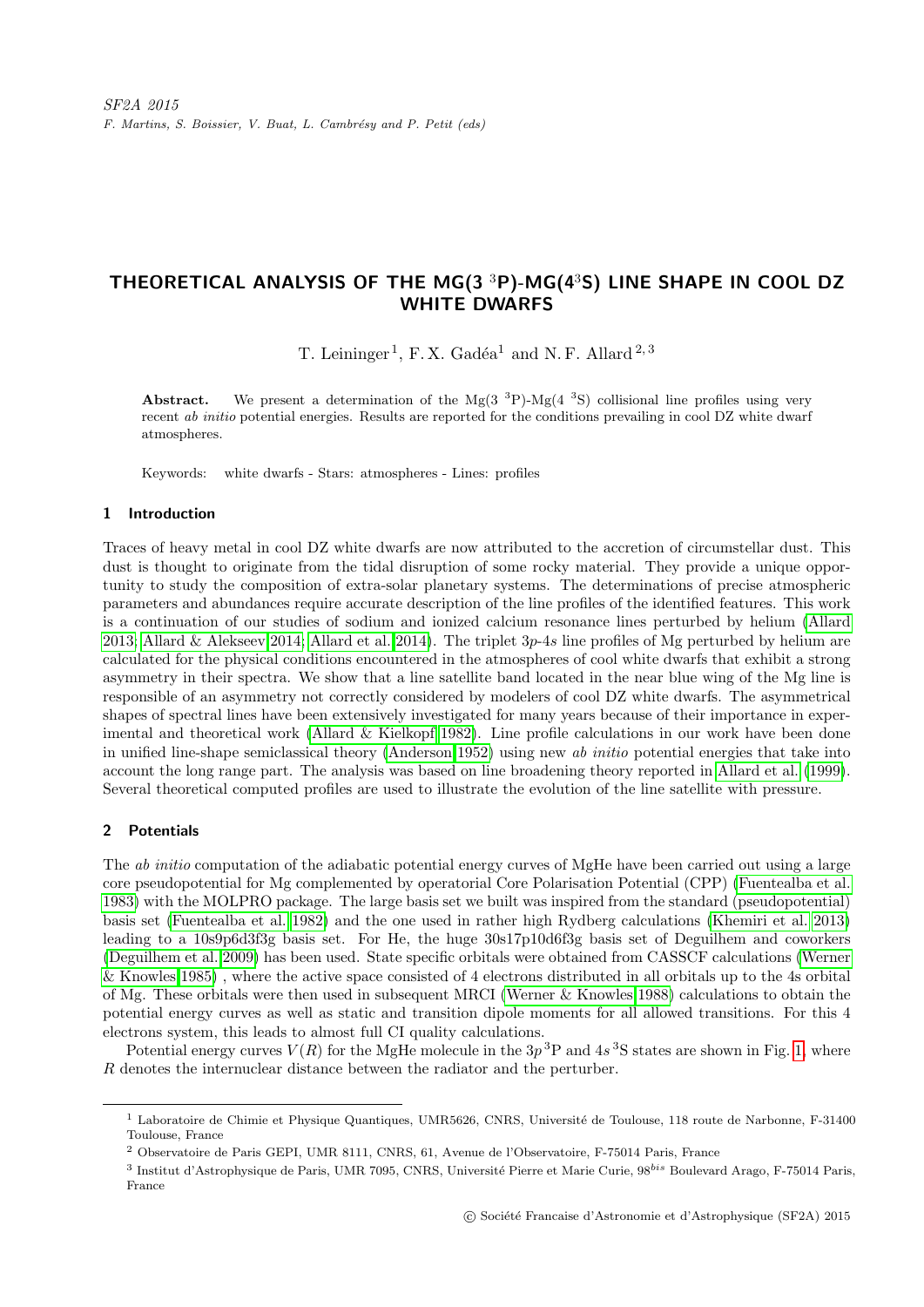

<span id="page-1-0"></span>Fig. 1. Potential energies for the triplet 4s and 3p states of the Mg–He molecule and transition dipole moments.

#### 3 Density dependence of the line profile

In radiative collision transitions it is the difference potential between the final and initial states that determines the frequency and the energy emitted or absorbed by a single photon. The unified theory of [Anderson](#page-2-4) [\(1952\)](#page-2-4) predicts that there will be satellites centered periodically at frequencies corresponding to the extrema of the difference potential between the upper and lower states. Hence the interpretation of the asymmetrical shape of the  $3p \rightarrow 4s$  line requires us to study  $\Delta V$ , as shown in Fig. [2-](#page-2-12)left. The difference potential maxima are respectively 400 and 165 cm<sup>-1</sup> for  $3p^3\Pi \to 4S^3\Sigma$  and  $3p^3\Sigma \to 4s^3\Sigma$ . Figure [2-](#page-2-12)right shows the individual components for comparison, weighted as if they were the only contribution to the profile. The distinct wide shoulder at about 240 cm<sup>-1</sup> due to the  $3p^3\Pi \to 4S^3\Sigma$  transition, yields unresolved line satellite in the blue wing about 5120 Å (Fig. [3-](#page-2-13)right). The other maximum at  $\Delta V = 165$  cm<sup>-</sup>1 does not give the slightest hint of a blue shoulder, the corresponding individual profile simply appears to have a blue asymmetry.

In Fig. [3](#page-2-13) we show the variation of the line profiles at 6000 K with increasing helium density. When the density is about  $1.75\times 10^{21}$  cm<sup>-3</sup> the development of the blue wing leads to the overwhelming of the line by the satellite. The line satellite becomes higher than the main line for  $n_{He} = 2.5 \times 10^{21}$  cm<sup>-3</sup> which has totally disappeared for  $n_{\text{He}} = 4 \times 10^{21} \text{ cm}^{-3}$ .

#### 4 Conclusion

The purpose of this study was to establish the link of the strong asymmetry observed in spectral features observed in cool DZ white dwarfs with the existence of an unresoved blue satellite. This effect is of increasing importance with He density, and as a result, the profile shifts towards the position of the satellite band. The asymmetry in the Mg profile is uncorrectly identified as due to quasistatic broadening since [Wehrse & Liebert](#page-2-14) [\(1980\)](#page-2-14) but the line shape does not depend on the assumption that the interaction is given by a van der Waals approximation.